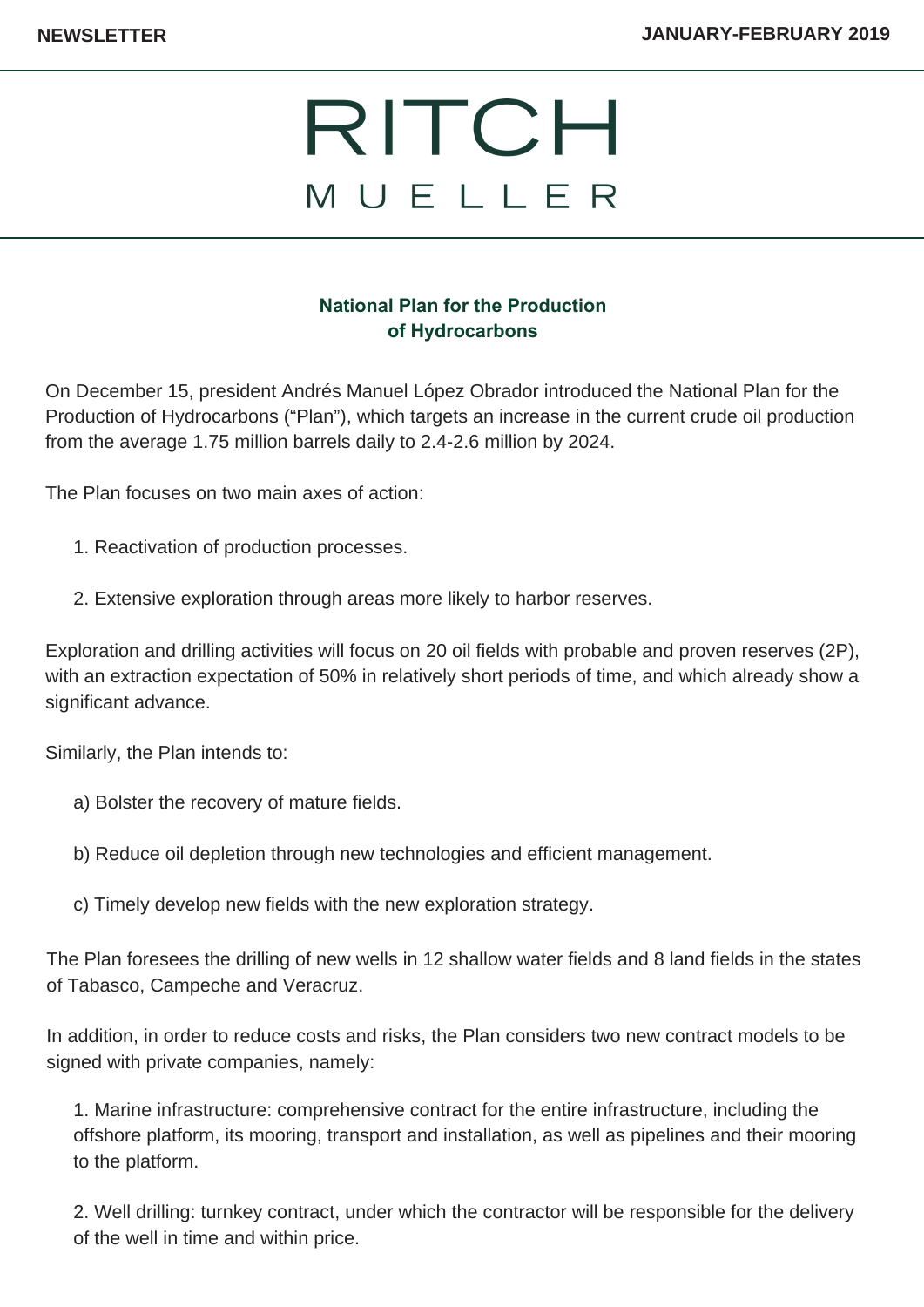## RITCH MUELLER

PEMEX will be responsible for the engineering and supervision of services, and incentives will be offered to competent contractors whose performance will be measured through indicators provided in the contract.

Finally, the Plan includes the allocation of two contracts for the construction of offshore infrastructure:

a) Contract for 7 offshore platforms and 114 km of pipelines, for the production of oil and gas.

b) Contract for 6 offshore platforms and 62 km of pipelines, also for the production of oil and gas.

For its part, on January 28, the Ministry of Finance and Public Credit (SHCP) issued release no. 009-2019, announcing the implementation of two key measures aimed at strengthening PEMEX investments in new exploration and production projects, as follows:

1. Increase on deduction limit for costs concerning extraction and exploration projects, from 2019 to 2024, for a production volume of around 90,000 barrels per day, equivalent to 5% of PEMEX platform. For that purpose, the cost deduction limit shall be homologized according to bidding rounds carried out between 2015 and 2018.

It is estimated that such measure will deliver PEMEX around 11 billion MXN each year, and a total of 66 billion MXN may be collected by 2024. Resources will be allocated exclusively to investments in exploration and production.

2. A special tax regime for secondary and tertiary recovery projects which, according to the statement, will have no repercussion on the budget for it will only benefit additional production regarding projected estimations for 2019.

Lastly, on February 15, through release no. 011-2019, the SHCP announced additional measures to consolidate PEMEX, as follows:

- 1. Capitalization: 25 billion MXN.
- 2. Monetization of SHCP promissory notes with PEMEX: 35 billion MXN.

3. Tax burden reduction: 15 billion MXN (it is expected to accumulate 90 billion MXN for 2024).

4. Revenue obtained from combating fuel theft: 32 billion pesos.